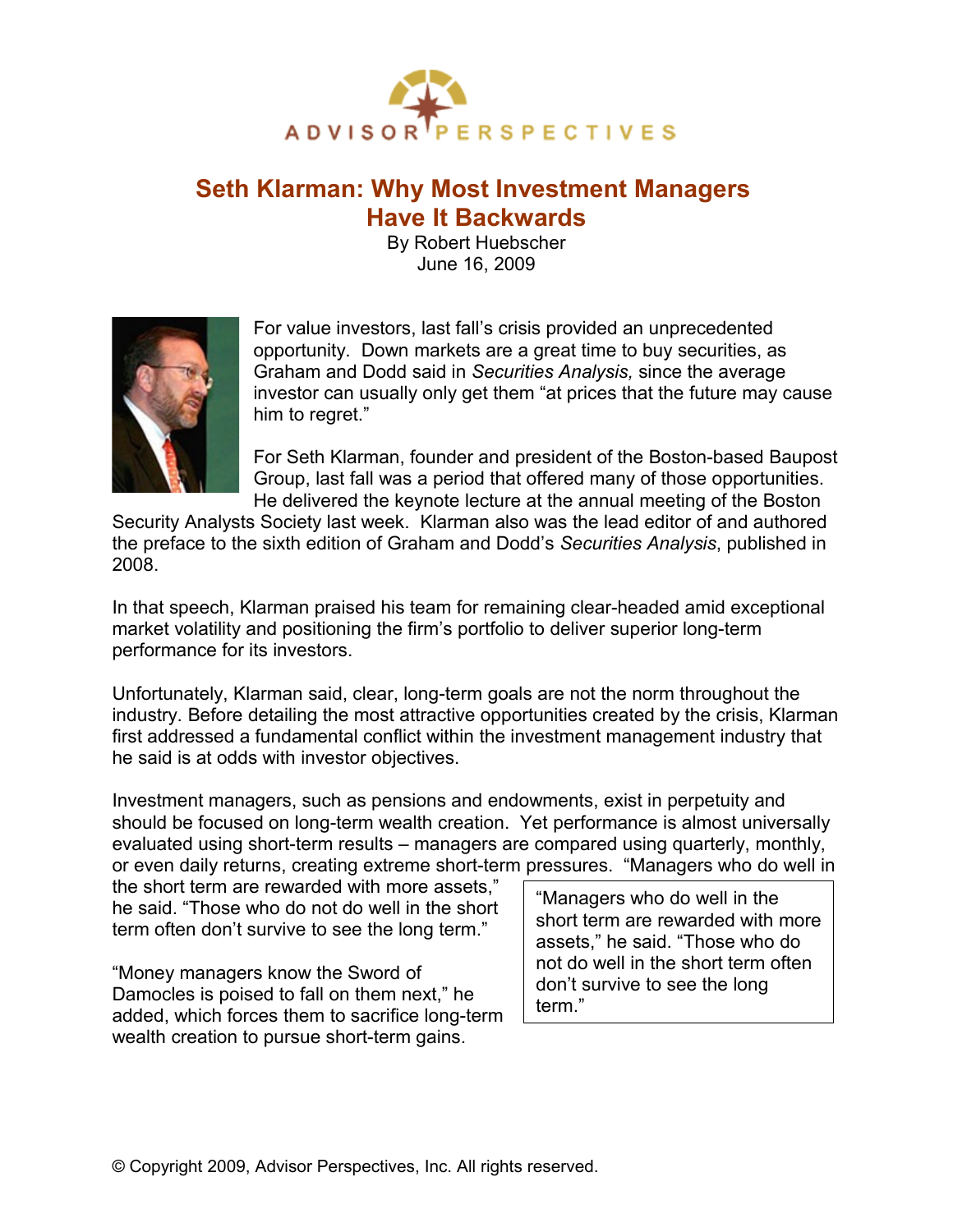

Klarman strives to avoid such counterproductive incentives, mostly by investing for clients – like endowments – with a long-term focus, and avoiding others – like funds-offund and unsophisticated investors – whose goals may be at odds with his own.

If the technology existed to permit real-time performance measurement of his portfolios, Klarman said, he wouldn't want it, since it would run completely contrary to his longterm focus.

After all, the result is behavior that makes little sense. Investment managers can usually be found "scurrying around" to achieve superior daily or weekly performance, even though their proper goal is to realize substantial gains farther down the road.

By contrast, managers with a long-term focus gained extraordinary advantages in the current crisis. Klarman described a situation that illustrated the disparity between managers who are able to focus on long-term objectives and those who must engage in short-term performance races: His firm had the opportunity to bid on a publicly traded debt instrument. Another bidder was willing to pay significantly more than his initial bid, but Klarman still determined that he would earn a 25% return, even at the higher price.

Klarman said every client should want their manager to make such an investment. But most with a nearsighted focus would be extremely reluctant to pull the trigger, particularly because the bonds in question lack liquidity and are unlikely to be marked up to the level where this trade would take place.

Having a long-term focus requires keeping the emotions of fear and greed in check. For most of the last 12 months, fear dominated greed, causing investors to flee to cash, despite its negative yields. Those investors, along with many who suffered losses on Treasury bonds bought at depressed yields, also paid dearly in opportunity cost – their inability to buy securities at depressed valuation. "Managers who were too fully exposed were unable to appreciate the opportunities," Klarman said.

Frightened clients made things worse for managers, who are unfortunately guided by what clients think – or what they are afraid clients are thinking.

All managers made some mistakes and likely posted losses. Shrewd investors, who picked up bargains, looked like "risk takers." Klarman even admitted to some mistakes of his own – he stretched his criteria to buy some marginally cheap stocks, for instance, and one of his private investments went bad.

But Klarman does see a sliver lining: He believes the current crisis may embolden more managers to stand apart from the crowd – and perhaps even charge fairer fees.

Among those who will have the opportunity to stand out are managers with broader mandates, who are particularly well positioned to serve clients' needs, Klarman said.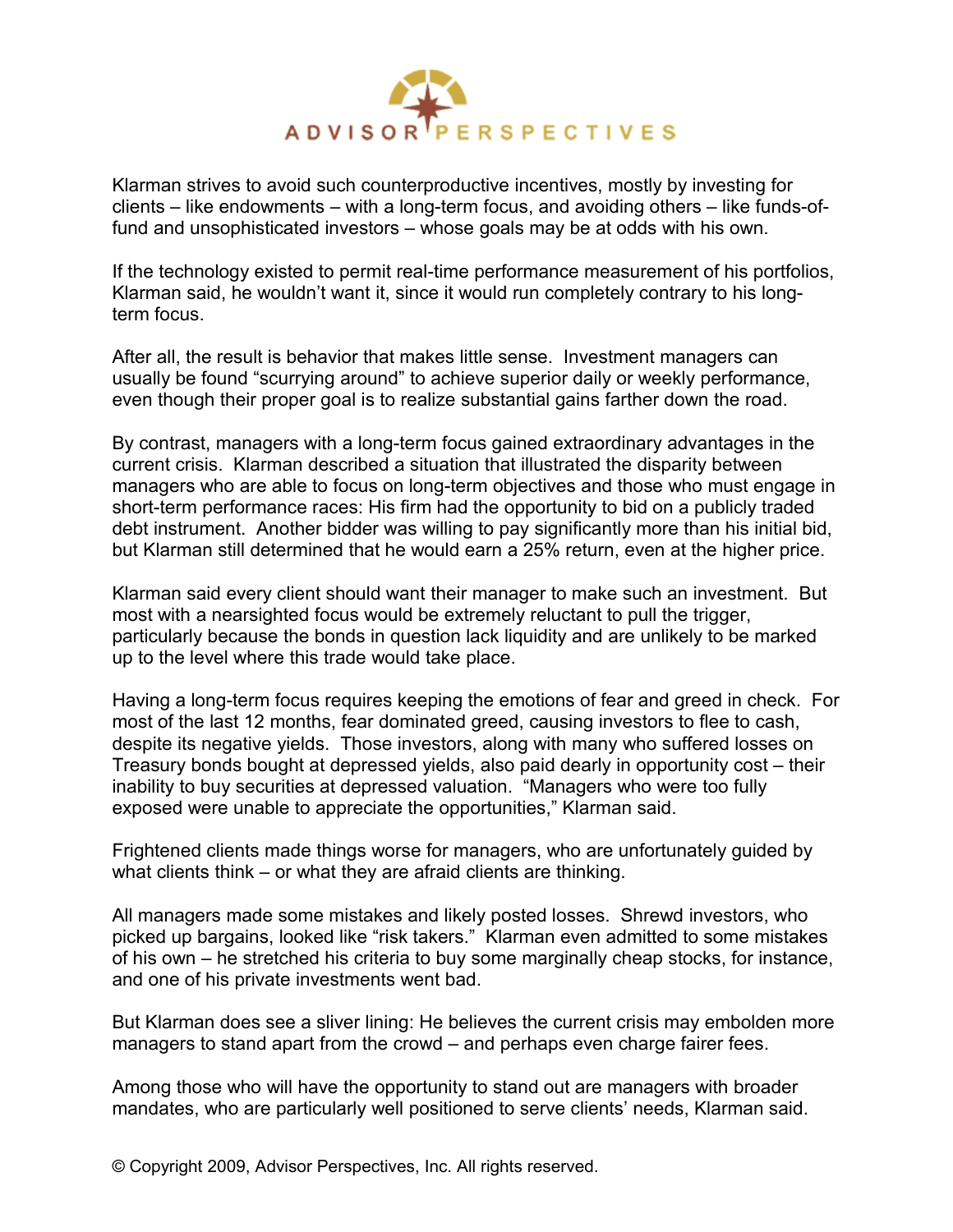

Narrowly focused managers, such as junk bond managers, he said, are often forced to be 100% invested, regardless of the risk/return profile of their investable universe. Such constraints eliminate the potential for contrarian thinking, which is critical to the success of value investors like Klarman.

## **The current rally**

Klarman called the market rally that began in March "increasingly speculative" and driven by investors who "looked for and saw green shoots – or thought they did." He questioned whether we can know if things are "stabilizing or pausing before they get worse."

Recently, Klarman has spent a lot of time thinking about what a bear market rally would look like. He concluded that it would closely resemble the current rally – a bold move, fueled by speculation based on green shoots or similar wishful thinking, led by more speculative securities.

The rally has led some investors – who six months ago would have "cut a deal with the devil to stabilize their portfolios" – to resume speculating on shares that have risen two- or three-fold in the current rally.

Klarman called the market rally that began in March "increasingly speculative" and driven by investors who "looked for and saw green shoots – or thought they did."

"The pressure not to lose has been replaced by the

pressure not to miss out," he said, and that fear leads to speculation, not investing. Indeed, such speculation combines the two motivations that are anathema to rational, long-term investors like Klarman: "The fear of missing out on a rally is greed, not fear," he said.

Klarman did not offer any forecasts for the economy or the market. Such forecasting would belie his investment style, which focuses on individual security valuation and purchasing undervalued assets, not on betting that the economy or the market is headed in a particular direction.

"Value investors don't know what will come next," he said. "They must focus on the issue of price versus value and owning things because they are cheap." The problem, he noted, is that undervalued stocks can remain cheap for a long time.

Inflation, however, is one outcome that Klarman clearly fears, and he has taken out "massive" portfolio protection through interest rate caps and swaptions, he said. He prefers these two hedging techniques because he pays a one-time premium and can tailor them to the maturities he

Klarman said to ignore the noise and the "idiots on cable TV" and instead to form an opinion and act on it, divorcing one's decisions from short-term price movements.

wants to protect. If rates do go up, he can take the protection off.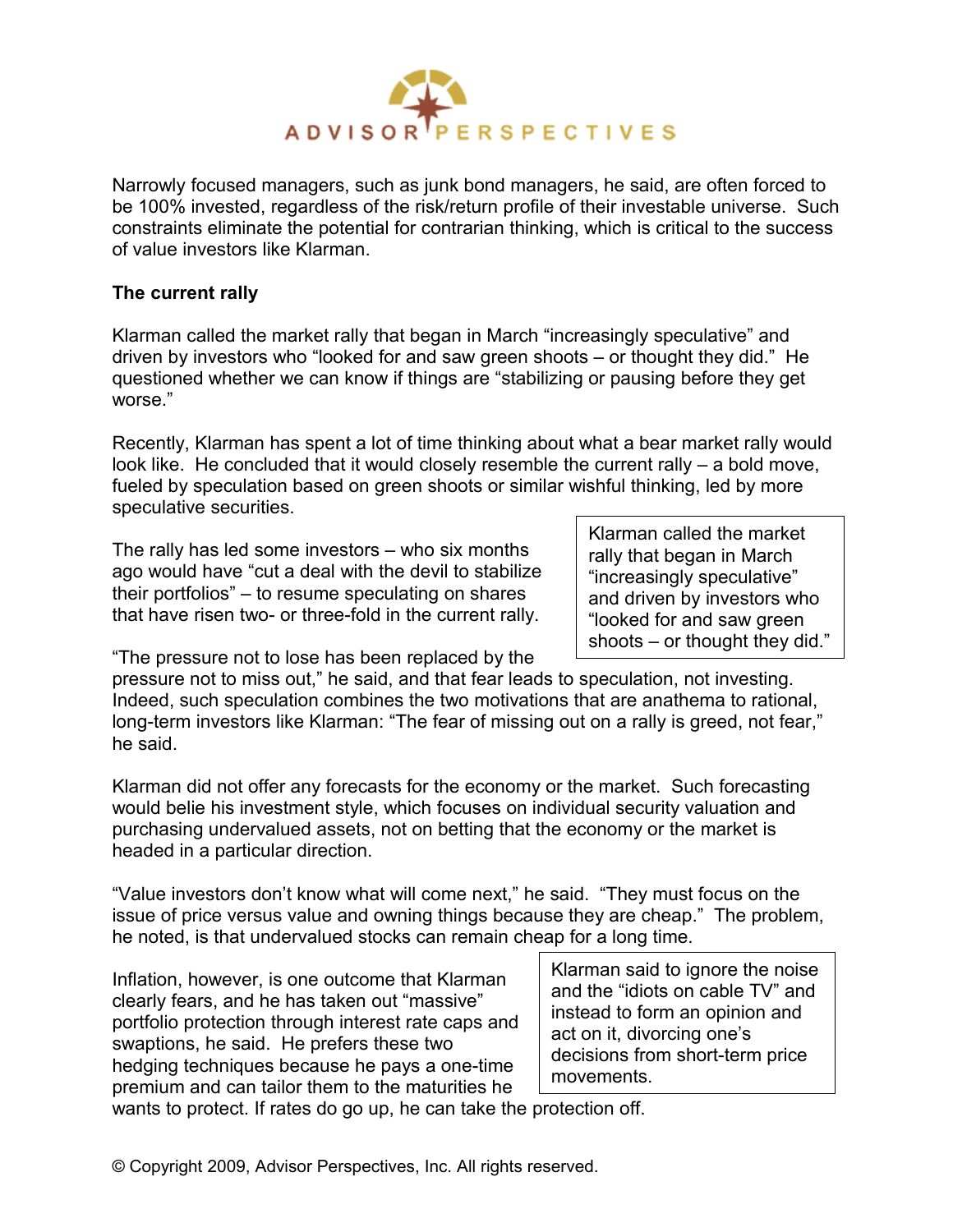

Klarman does not like TIPS because he doesn't trust the government's calculations of the inflation index, and he isn't inclined to make a meaningful bet on his portfolio with gold at current price levels because of the high opportunity cost.

Klarman said to ignore the noise and the "idiots on cable TV" and instead to form an opinion and act on it, divorcing one's decisions from short-term price movements. Investing requires the right temperament and the right business model – one that focuses on long-term value creation.

### **Positioning his portfolio**

Since the onset of the crisis, Klarman has moved portions of his portfolio into deeply discounted senior corporate and securitized mortgage debt, which he said offer very attractive returns relative to their risk.

Investors "overreacted" and sold off these securities, he said. Valuations were further depressed by legal uncertainties – in some cases, companies must go through bankruptcy before investors will earn satisfactory returns. The analytical complexity of evaluating securitized assets, each of which has unique characteristics, also contributed to their being underpriced.

The "contractual repayment of principal is the catalyst for achieving value," Klarman said. For corporate bonds, bankruptcy is an acceptable outcome, since senior securities will be first in line to receive payment. For securitized loans, a par recovery may be doubtful, but that also limits the universe of potential buyers, depressing prices to more attractive levels.

In some cases, the securities he bought declined in value, which he used as an opportunity to increase his holdings.

Klarman sees fewer opportunities today  $-$  a "sudden dearth" that "makes us more than a little bit miserable," he said. But he recognizes that "money is made when the crop is planted, not when it is harvested," acknowledging that he expects a strong payoff from the repositioning of his portfolio last fall.

Klarman is intent on optimizing the duration of his portfolio, a concern he says is often overlooked by investors. Investments become more compelling as the duration lengthens, but last fall he viewed long-duration securities as too risky. He believed medium-duration debt

But he recognizes that "money is made when the crop is planted, not when it is harvested," acknowledging that he expects a strong payoff from the repositioning of his portfolio last fall.

offered the best risk-adjusted returns, since the yield curve was flat or inverted for the types of investments he was making.